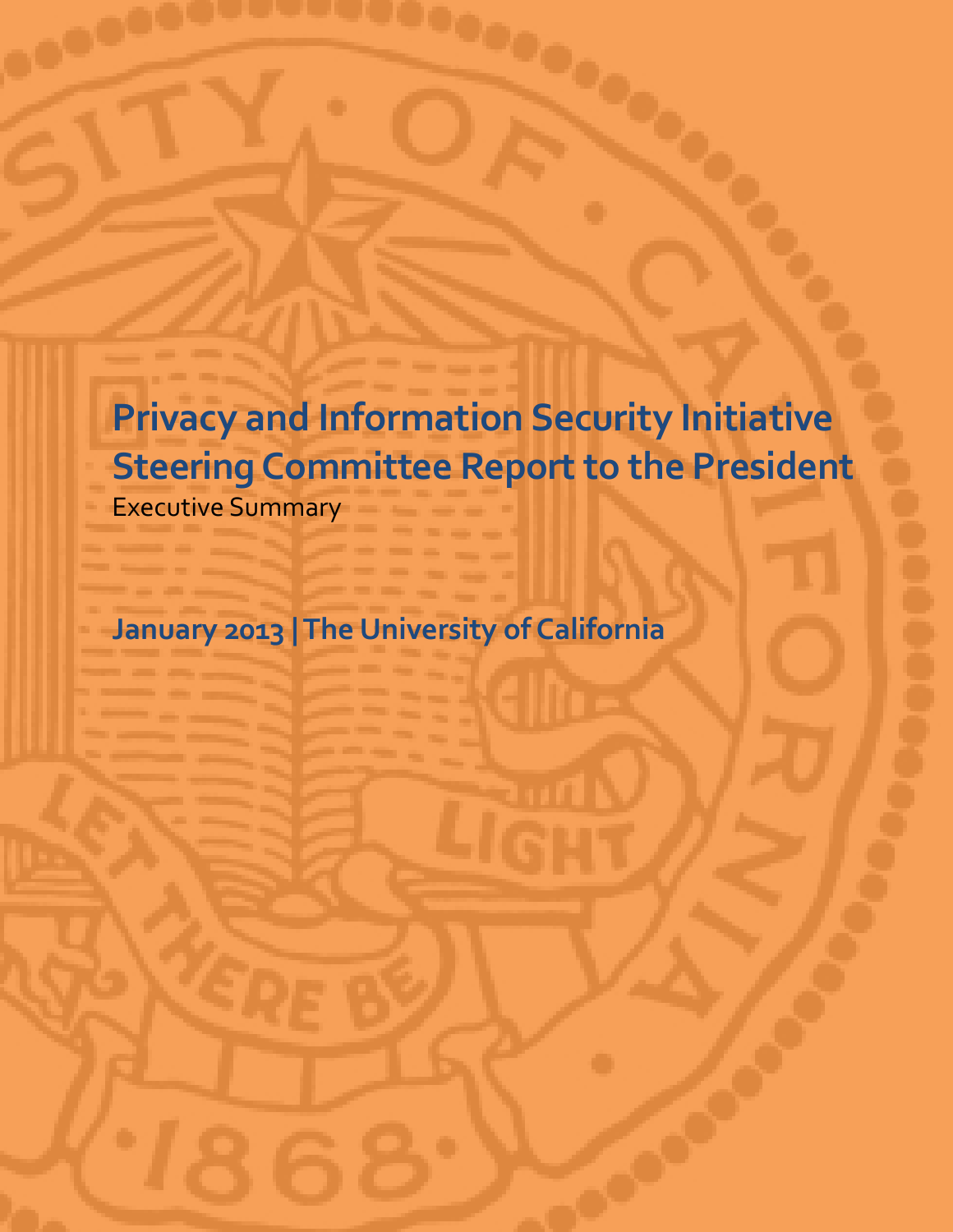# **EXECUTIVE SUMMARY**

0BEXECUTIVE SUMMARY 1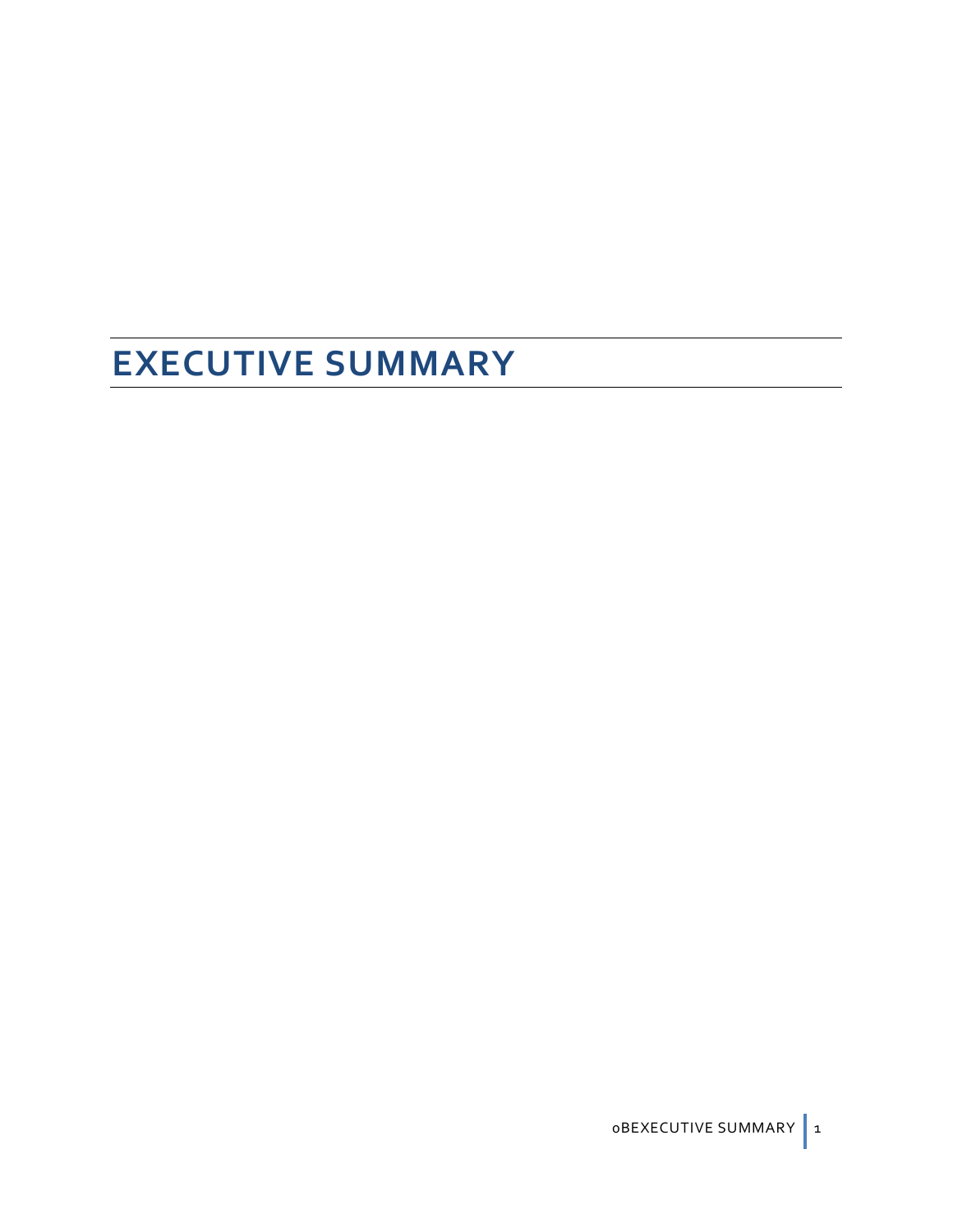# **Privacy, Information Security, and the University of California**

Privacy is fundamental to the University. It plays an important role in upholding human dignity and in sustaining a strong and vibrant society. Respecting privacy is an essential part of what it means to be a good citizen, whether as an individual or as an institution. Ensuring such privacy is one of the many values and obligations of the University of California.

Academic and intellectual freedoms are values of the academy that help further the mission of the University. These freedoms are most vibrant where individuals have autonomy: where their inquiry is free because it is given adequate space for experimentation and their ability to speak and participate in discourse within the academy is possible without intimidation. Privacy is a condition that makes living out these values possible.

Privacy is also a basis for an ethical and respectful workplace.

Privacy, together with information security, underpins the University's ability to be a good steward of the information entrusted to it by its 235,000 students and 185,000 employees, and by its extended community of patients, alumni, donors, volunteers and many others; and obligations in both areas continue to proliferate even as the transparency required of public institutions remains an important cornerstone of the University.

How privacy is balanced against the many rights, values, and desires of our society is among the most challenging issues of our time.

## The Charge

In June of 2010, UC President Mark Yudof convened the University of California Privacy and Information Security Steering Committee to perform a comprehensive review of the University's current privacy and information security policy framework and to make recommendations about how the University should address near-term policy issues and longer-term governance issues. The specific charge to the Committee was to make recommendations for:

- 1. An overarching privacy framework that enables UC to meet statutory and regulatory obligations in a manner respectful of individual privacy;
- 2. Governance, implementation, and accountability structures across the University with respect to privacy and information security;
- 3. A formal, ongoing process through which the University can examine and, where necessary, address through policy vehicles the technical and societal changes that have an impact on University policy and practice in the areas of privacy and information security; and
- 4. Specific actions or phases needed to implement the proposed framework as University policy.

## Approach and Deliverables

In examining the issues of privacy and information security in today's world and in the context of the constellation of values and obligations of the University of California, the Steering Committee reviewed

All recommendations and Definitions (page **Error! Bookmark not defined.**)

Recommendations 2, 3, and 4

All recommendations

Section III, Proposed Implementation Schedule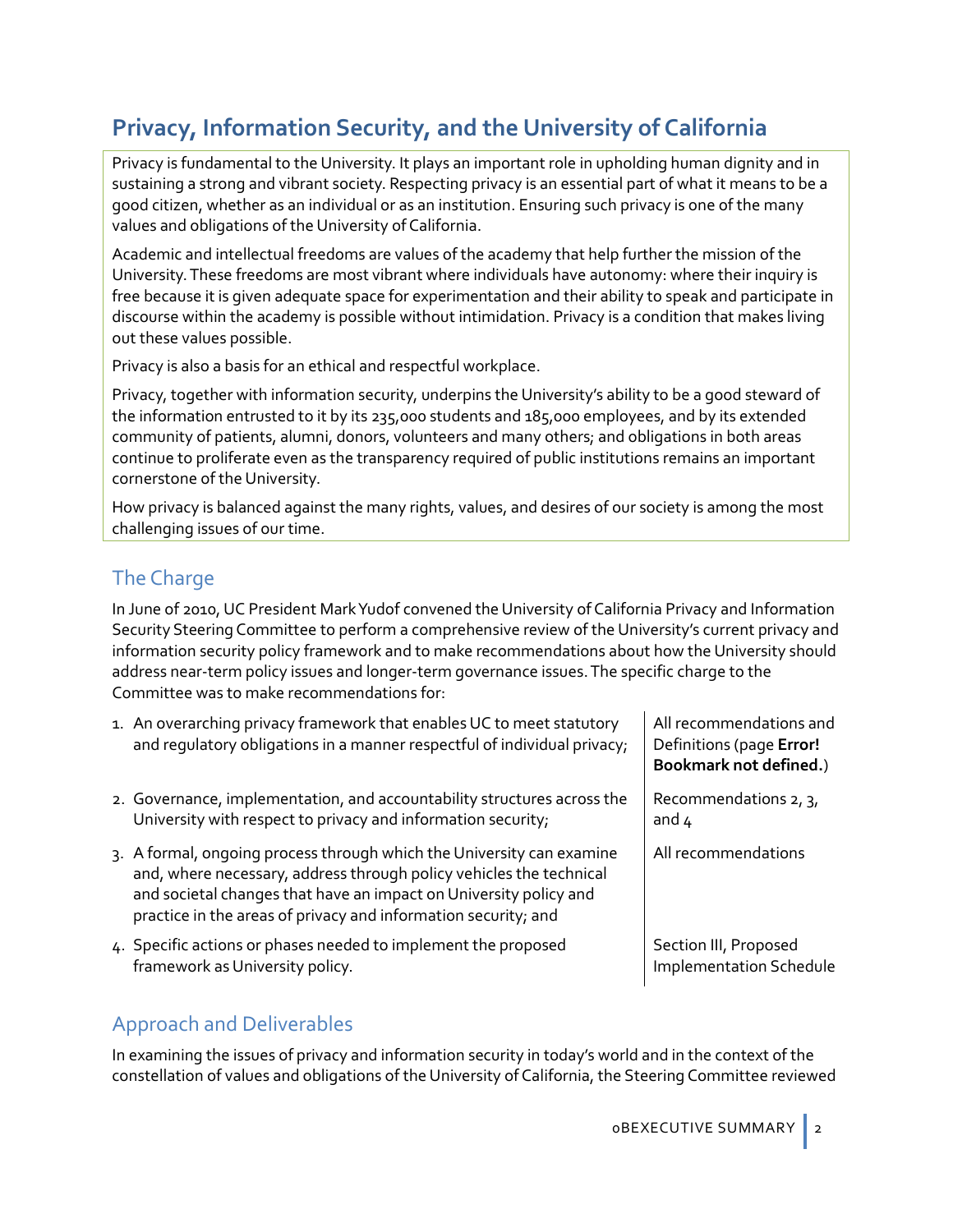relevant core concepts and principles and consulted with constituents and experts. In addition to President Yudof's charge, the committee developed a series of principles that guided its work.

One of the Committee's early challenges was to distinguish the intertwined concepts of *autonomy privacy, information privacy,* and *information security* from one another, name them and define them:

- *Autonomy privacy* is an individual's ability to conduct activities without concern of or actual observation.
- *Information privacy* is the appropriate protection, use, and dissemination of information about individuals.
- *Information security* is the protection of information resources from unauthorized access, which could compromise their confidentiality, integrity, and availability.



The University's long experience with privacy, when viewed through the lens of these new definitions, reveals gaps, silos, and challenges in its approach to addressing privacy. An integrated view is required across autonomy privacy, information privacy, and information security; across the University's operating model of distributing stewardship and accountability; and across individual expectations that typically evolve from a different viewpoint than do University policies and at a different pace than do technology and social norms. The recommendations in this report speak to strategic action; but a key component for addressing operational integration was put in place in March 2012 with the hiring of a new Systemwide position, the UC Chief Information Security and Privacy Officer (see Appendix B).

A primary goal of this report is to propose an integrated approach to privacy and information security. However, information security programs have greater maturity within the University. For example, whereas existing UC policy already requires the designation of an information security officer and implementation of an information security program, there is no equivalent for privacy. The apparent greater focus on privacy in this report is reflective of the relative states of privacy and of information security at UC at present.

The Committee entered this initiative with an expected focus on UC's privacy policies. It emerged with a more holistic, integrated view of privacy.The recommendations presented here, therefore, not only are responsive to the President's charge; but also drive toward a unified privacy model, led by the University's mission and values, against which existing guidance for decision-making, policy, and practice in the area of privacy at the University of California can and should be aligned over time.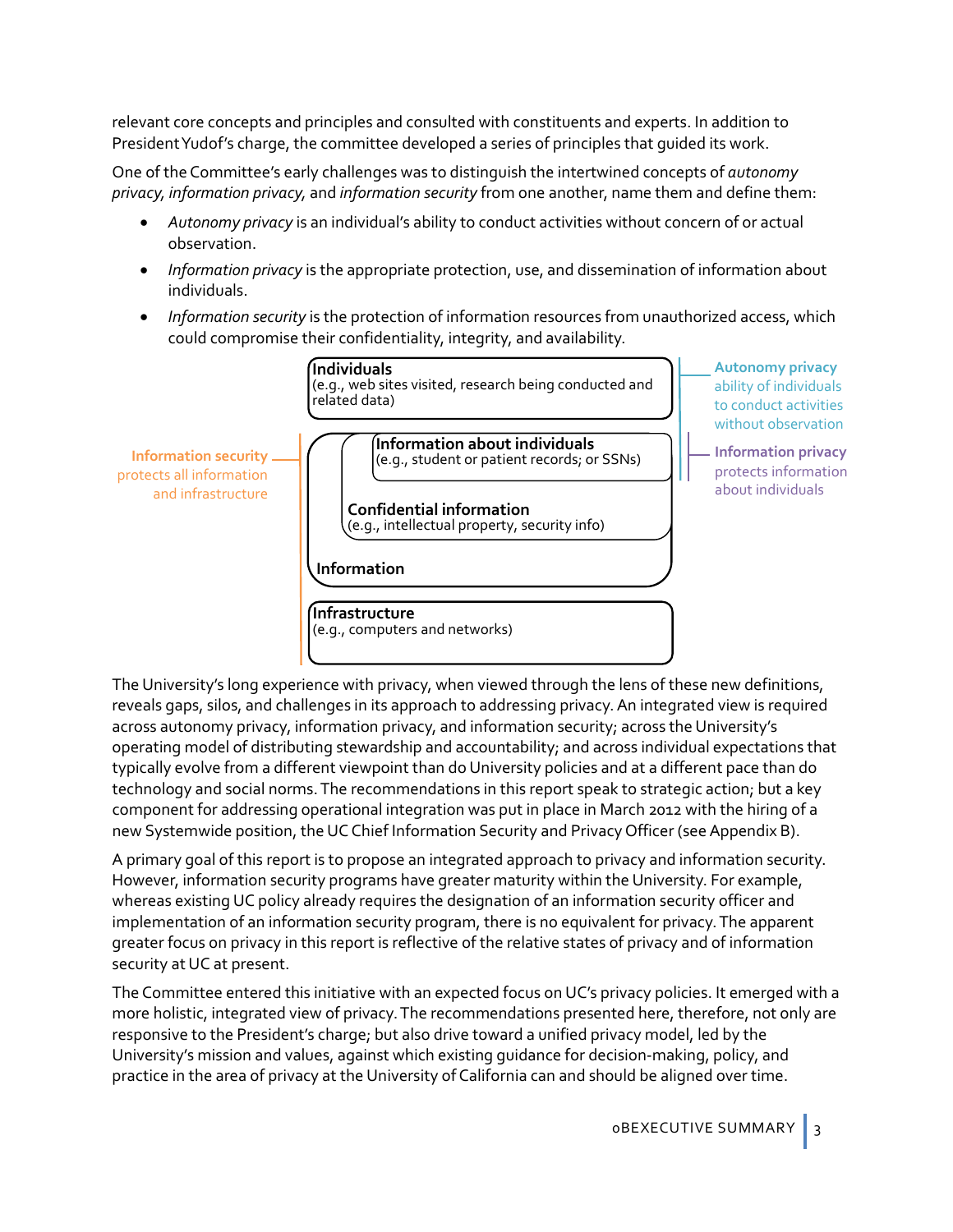### Recommendations

Ultimately, the Steering Committee arrived at four recommendations it believes define an overarching privacy framework that will pave the way for an integrated approach to privacy and information security for the University of California.

**RECOMMENDATION 1: UC Statement of Privacy Values, UC Privacy Principles, and Privacy**  Balancing Process. The University shall formally adopt the proposed UC Statement of Privacy Values, Privacy Principles, and Privacy Balancing Process.

The **UC Privacy Values, Principles, and Balancing Process** are foundational elements integral to any privacy program. By explicitly articulating these elements outside the boundaries of any specific policy, functional area, or regulation, the intent is to create a unifying set of privacy expectations across the entire University community and provide a basis for achieving a common approach to privacy-related decisions – yet allow the flexibility that recognizes the University as a vast, complex organization with significantly varying needs and obligations that will change over time.This approach parallels the model of the UC Statement of Ethical Values and Standards of Ethical Conduct.

- 1. The **UC Statement of Privacy Values** declares privacy of both autonomy and information as an important value of the University, as this is not explicitly done elsewhere; and clarifies that privacy is one of many values and obligations of the University.
- 2. The **UC Privacy Principles** define a set of privacy principles for the University that are derived from, and give concrete guidance about, the Statement of Privacy Values.
- 3. The **Privacy Balancing Process** provides a mechanism for adjudicating between competing values, obligations, and interests, whether as a tool in making policy or to guide decisionmaking in specific situations, and even in a changing context.

**RECOMMENDATION 2: Campus Privacy and Information Security Boards.** Each Chancellor shall form a joint Academic Senate–Administration board to advise him or her, or a designee, on privacy and information security; set strategic direction for autonomy privacy, information privacy, and information security; champion the UC Privacy Values, Principles, and Balancing Process; and monitor compliance and assess risk and effectiveness of campus privacy and information security programs.

**RECOMMENDATION 3: Systemwide Board for Privacy and Information Security.**The President shall form a joint Academic Senate–Administration board systemwide to advise him or her, or a designee, on privacy and information security; set strategic direction for autonomy privacy, information privacy, and information security; steward the UC Privacy Values, Principles, and Balancing Process; and monitor their effective implementation by campus privacy and information security boards.

Privacy and information security governance responsibilities need to exist at both the campus and systemwide levels and can be split into those dealing with the setting of strategic direction for privacy and information security and those related to risk, compliance, and effectiveness of the privacy and information security programs. Meaningful execution of these responsibilities requires senior-level decision-making authority and appropriate administrative and academic representation for a unified approach to autonomy privacy, information privacy, and information security.